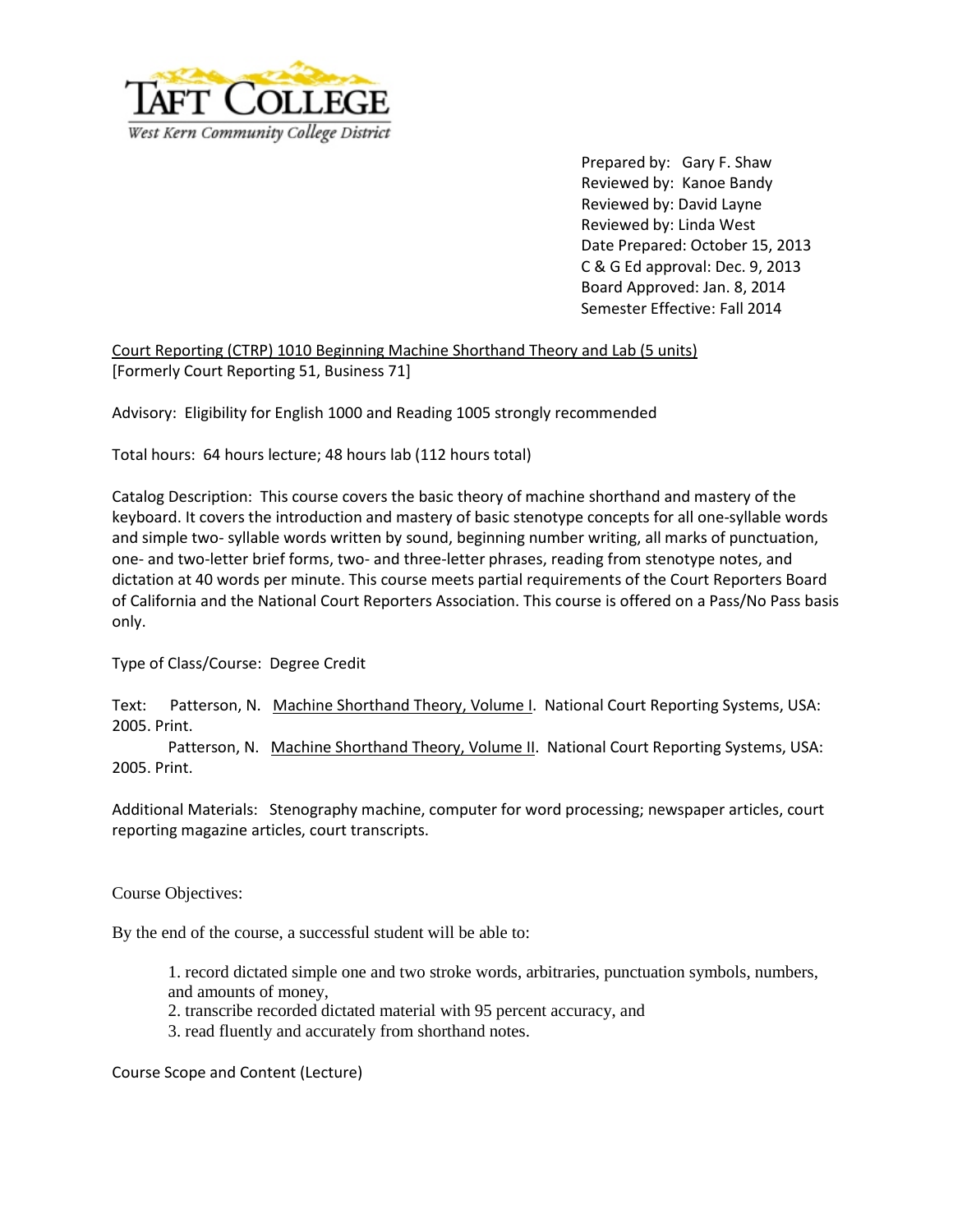

## Unit I: Machine Setup, Theory Orientation

- A. Introduction to Steno Machine setup
- B. Finger placement
- C. Introduction to Computer Shorthand Theory

Unit II: Use of speed-building techniques

- A. Simple dictation using simple one and two stroke words, arbitraries, punctuation symbols, numbers, and amounts of money
- B. Transcribe recorded dictated materials
- C. Read from shorthand notes

Unit III: Basic principles of touch method of transcription

- A. Shorthand numbers
- B. Understanding phrasing used in shorthand
- C. Identifying arbitraries and derivatives

Course Scope and Content (Lab)

- Unit I: Speed-building
	- A. Introduction to simple one and two stroke words
	- B. Numbers
	- C. Amounts of money

Unit II: Keyboard Practice

- A. Long and short vowels
- B. Punctuation
- C. Phrases
- D. Sentences

Learning Activities Required Outside of Class:

The students in this class will spend a minimum of 8 hours per week outside of the regular class time doing the following:

- 1. Read material to improve vocabulary, spelling, and word usage
- 2. Required non-tested transcription

Methods of Instruction:

- 1. Lecture
- 2. Skill development drills
- 3. Live dictation